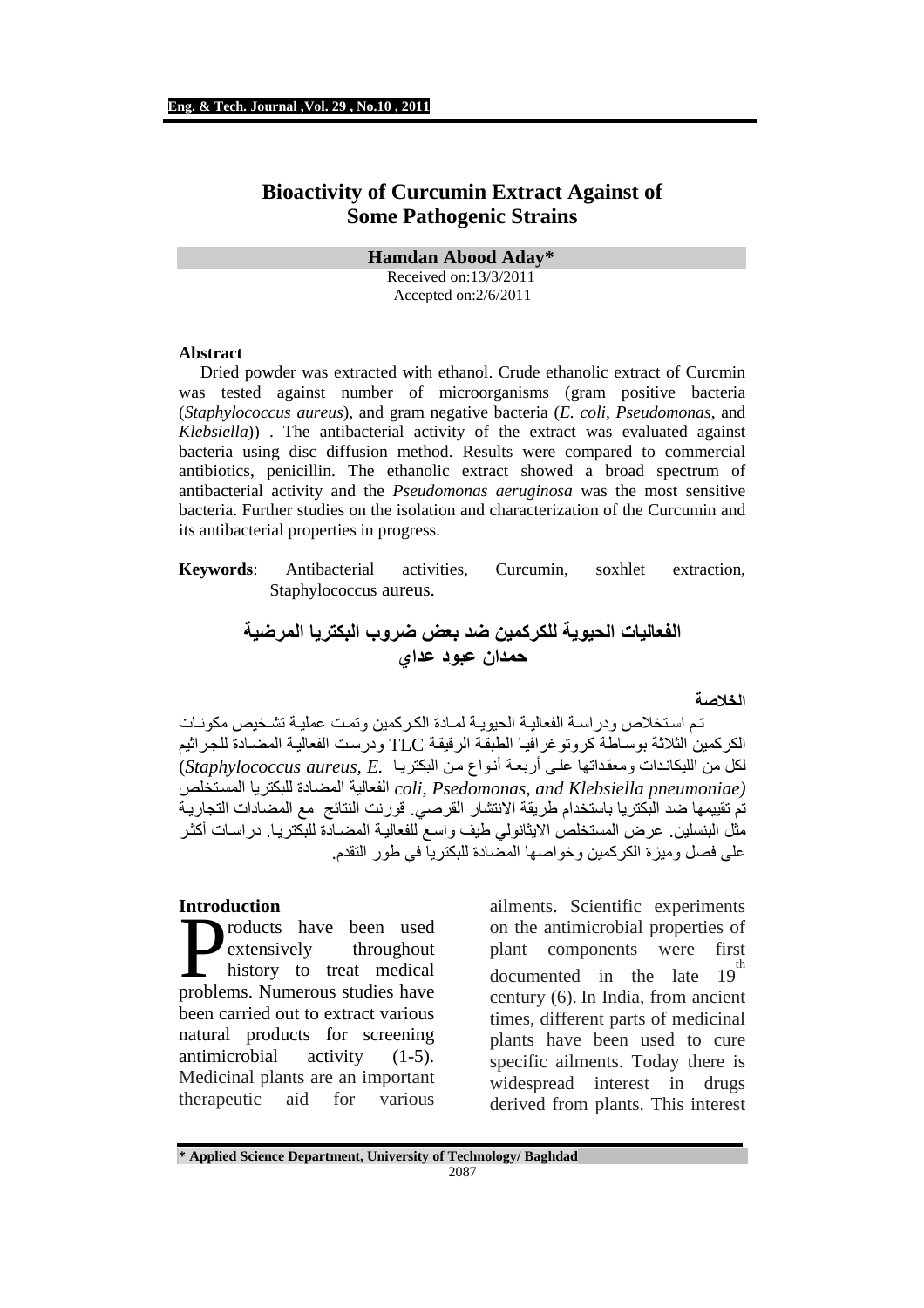primarily stems from the belief that green medicine is safe and dependable, compared with costly synthetic drugs that have adverse effects. Natural antimicrobials can be derived from plants, animal tissues, or microorganisms (7). The shortcomings of the drugs available today, propel the discovery of new pharmacotherapeutic agents in medicinal plants (8). To determine the potential and promote the use of herbal medicine, it is essential to intensify the study of medicinal plants that find place in folklore  $(9,10)$ .

 The use of herbs and medicinal plant as the first medicines is a universal phenomenon. Every culture on the earth, through written or oral tradition, has relied on the vast variety of natural chemistrie's found in plants for their therapeutic properties. All drugs from the plant are substances with a particular therapeutic action extracted from plants (11). The usage of herbal plants as traditional health remedies is the most popular for 80% of the world population in Asia, Latin America and Africa and is reported to have minimal side effect (12).

### **Materials and Methods Plant extraction**

 Dried powder (50 g) of curcumin was extracted in soxhlet apparatus with 500 ml of 95% ethanol. The soxhelation process was carried out until the solvent was found to be colorless. The dark brown ethanolic extract was then filtered, concentrated using a rotary eaporator.

## **Thin layer chromatography (TLC)**

 The plant extract was spotted onto a silica gel TLC plate (Kieselogel 60 F254 0.2 mm, Merck).

Chloroform:Benzene:methanol (60:30:10) as mobile phase. Spots were visualized by iodine.

#### **Antimicrobial activity assays**

 Different test microorganisms were used which are: *Escherichia coli, Pseudomonas aeruginosa, Klebsiella, and Staphylococcus aureus.* 

All test microorganisms were collected from Biotechnology division, Department of applied science, University of Technology. The identity of all the strains was confirmed. The *ethanolic curcmin extract was*  weighed and dissolved in dimethylsulfoxide (DMSO) to prepare extract stock solution of 100 mg/ml.

 The antibacterial activity of the *ethanolic curcmin* extract was studied against selected types of bacteria, in brain hart broth agar media, which is used DMSO as a solvent and as a control for the disc sensitivity test (13,14). This method involves the exposure of the zone of inhibition toward the diffusion of micro-organism on agar plate. The plates were incubated for (24 h) at 37°C. The antimicrobial activity was recorded as any area of microbial growth inhibition that occurred in the diffusion area. The quantitative antibacterial activity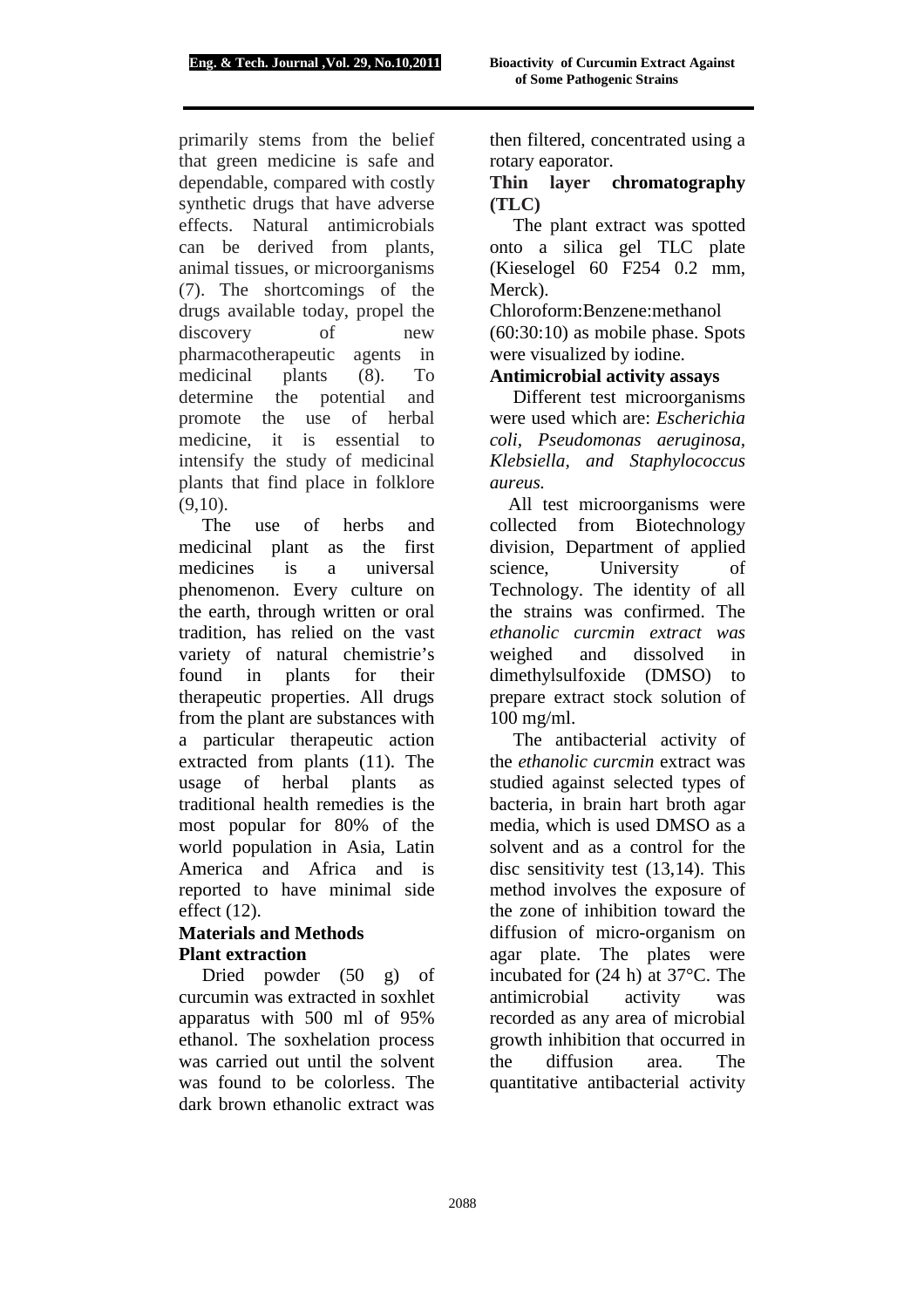assay was performed by the nutrient broth for bacterial.

### **Minimum inhibitory concentration (MIC) evaluation**

The MIC was evaluated on plant extract that showed antimicrobial activity. This test was performed at four concentrations of the extract employing the same agar well diffusion method.

# **Results and Discussion Thin layer chromatography**

The  $R_f$  value of the tested extract were 0.7, 0.6 and 0.5 and that mean there are three compounds in the extractant and according to the literatures (18) the compounds are curcumin, demethoxycurcumin and bisdemethoxycurcumin.

# **Antimicrobial activity of ethanolic extract of Curcumin**

 The antibacterial activities of the plant extract were evaluated by measuring the inhibition zone observed around the tested materials. In agar diffusion assay, the ethanolic extract of the plant showed considerable activity against all tested bacteria (figure 1).

# **Conclusions**

 The ethanolic extract of *curcumin* showed good antibacterial activity against Gram positive and Gram negative bacteria.

### **References**

[1]Nita T, Arai T, Takamatsu H et al. (2002) Antibacterial activity of extracts prepared from tropical and subtropical plants on methicillinresistant

Staphylococcus aureus. J Health Sci 48: 273-276.

- [2]Velickovic DT, Randjelovi NV, Ristic M et al. (2003) Chemical constituents and antimicrobial activity of the ethanol extracts obtained from the flower, leaf and stem of Salvia officinalis L. J Serb Chem. Soc 68: 17Ð24.
- [3]Cowan MM. (1999) Plant products as antimicrobial agents. Clinic Microbiol. Rev 12: 564Ð82.
- [4]Sakagami Y, Murata H, Nakanishi T et al. (2001), Inhibitory Effect of Plant Extracts on Production of Verotoxin by Enterohemorrhagic Escherichia coli 157: H7. J Health Sci 47: 473Ð477.
- [5]Ateb DA, and ErdoÛrul. T. (2003) Antimicrobial activities of various medicinal and commercial plant extracts. Turk. J. Biol. 27: 157-62.
- [6]Zaika LL. (1975) Spices and herbs: their antimicrobial activity and its determination. J Food; 9: 97-118.
- [7]Gordon MC, and David JN. (2001) Natural product drug discovery in the next millennium. Pharm. Biol. 139: 8-17.
- [8]Cordell G.A. (1993) Pharmacognosy: New roots for an old science. In: Atta – ur – Rahman, Basha FZ, editors. Studies in natural products chemistry. Vol. 13: Bioactive natural products (Part A). Elsevier.
- [9]Awadh Ali, NA, Juelich, WD.; Kusnick, C, and Lindequist U.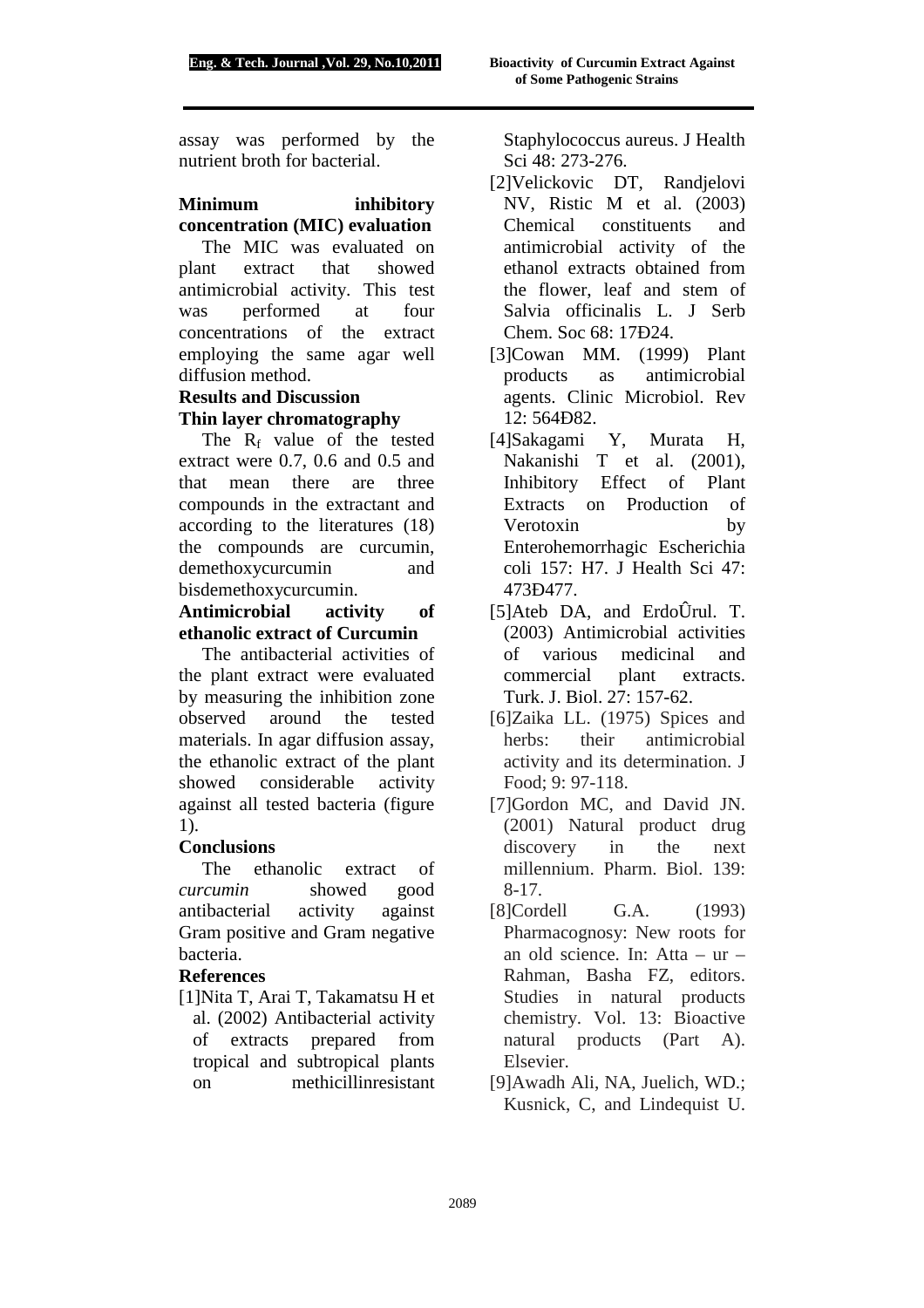(2001) Screening of yemeni medicinal plants for antibacterial and cytotoxic activities. J. Ethnopharmacol;74:173-9.

- [10]Nair R; Kalariya T, and Chanda, S. (2005) Antibacterial activity of some selected Indian medicinal flora. Turk. J. Biol. 29:1-7.
- [11]Serrentino J., (1991), How Natural Remedies Work. Harley and Marks Publishers, Point Robert, WA., pp: 20-22.
- [12]Doughari, J.H., (2006). Antibacterial activity of *Tamarindus indica* Linn. Trop. J. Pharm. Res., 5: 597-603.
- [13]Felber JP, and Golay A (2002). Pathways from obesity to diabetes. J.Obes. 26(2): 539- 545.
- [14]Singh RV, Biyala MK, and Fahmi N (2005). Important properties of sulfurbonded organoboron (III) complexes with biologically potent ligands.

Phosphorus, Sulfur and Silicon and the Related Elements 180(2):425–434.

[15]Rangari V (2002). Pharmacognosy

Phytochemistry 01: 130-134.

- [16]Tewtrakul S, Dekkuamkul W.andRuangrungsi N (1992). Stimulaneous determination of individual curcumioides in turmeric by TLCDensitometric method. Thai. J. Pham. Sci. 16: 251.
- [17] Harbone JR (1984). Phytochemical Methods: A guide to modern techniques of 84 Plant Analysis. London: Chapman and Hall. pp. 4-8.
- [18]Jasim Hilo Naama, Ali A. Al-Temimi and Ahmed A. Hussain Al-Amiery, Study the anticancer activities of ethanolic Curcumin Extract, A JPAC Vol. 4 (5), pp. 68-73, May, 2010

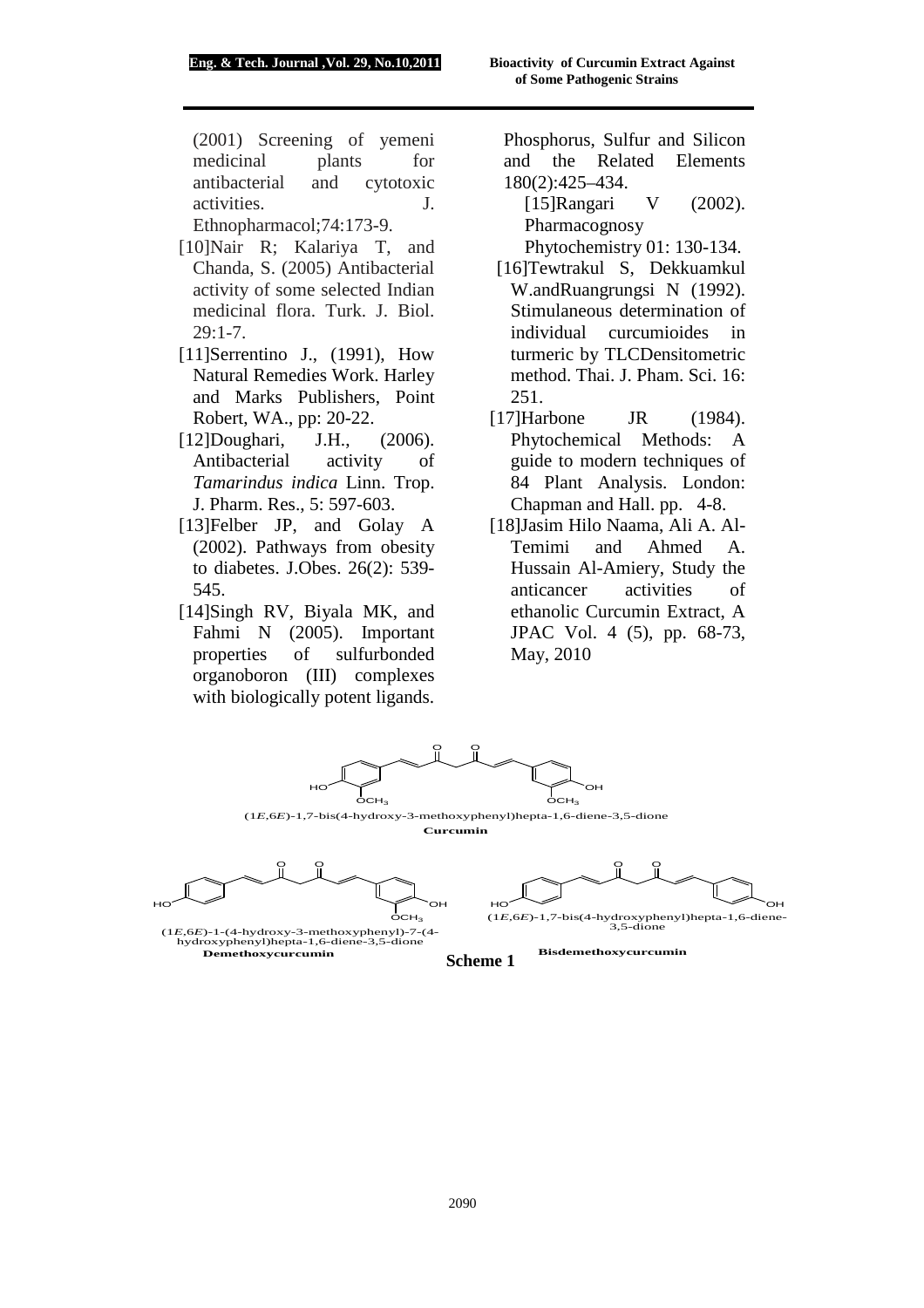

**Figure 1: The antibacterial activity of Curcumin ethanolic extract.** 

| Staphylococcus         |
|------------------------|
| Pseudomonas aeruginosa |
| Klebsiella             |
| Echerichia             |